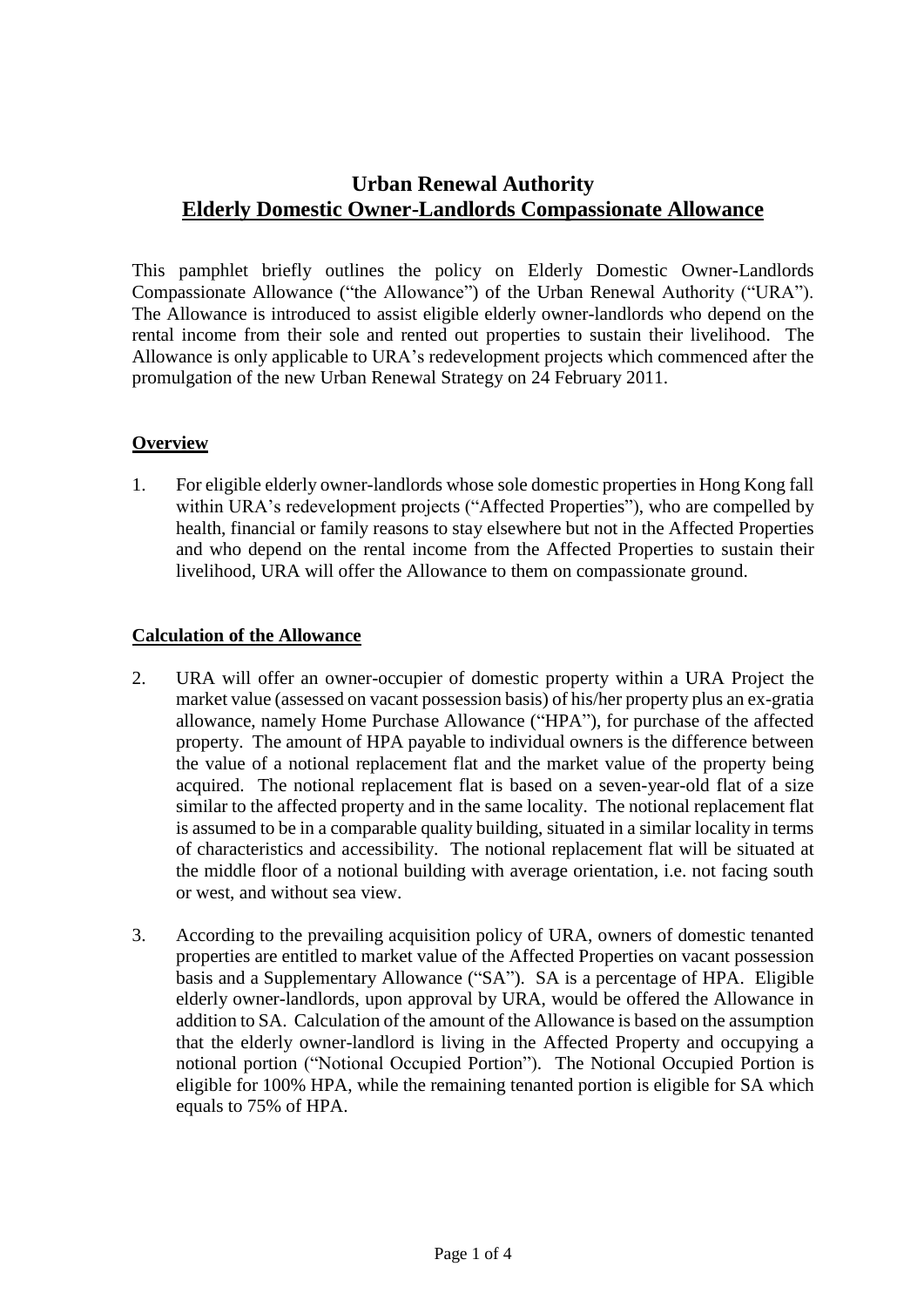4. The size of the Notional Occupied Portion to be adopted by URA for calculation of the Allowance depends on the number of family member(s), if any, who are living together with the elderly owner-landlord as shown in the following table:

| <b>Number of Family Members living together</b><br>with the Elderly Owner-landlord | Size of the<br><b>Notional Occupied Portion</b> |
|------------------------------------------------------------------------------------|-------------------------------------------------|
| Nil<br>(i.e. the elderly owner-landlord is living on his own)                      | $10$ sq.m.                                      |
| One                                                                                | $20$ sq.m.                                      |
| Two or more                                                                        | $30$ sq.m.                                      |

5. Examples for calculation of the Allowance are given in **Appendix I**. The amount of the Allowance is the difference between (i) the total amount payable to an eligible elderly owner-landlord (Examples 2, 3 or 4) and (ii) the amount payable to a normal owner-landlord (Example 1).

## **Eligibility**

- 6. To be eligible for the Allowance, an elderly owner-landlord must fulfill all the following requirements:
	- (i) The elderly owner-landlord must be aged 60 or above (according to the Date of Birth as shown on a valid Hong Kong Identity Card) at the date of URA's initial acquisition offer for the Affected Property. If he/she is below 60 at the date of initial acquisition offer, he/she will be eligible if he/she will reach 60 on his/her next birthday;
	- (ii) The elderly owner-landlord must be a registered owner of the Affected Property. If the Affected Property is owned by a company, the elderly ownerlandlord must be a shareholder of the company;
	- (iii) The elderly owner-landlord has to rent an alternative accommodation for himself/herself (or stayed with his/her family at their home) and rent out the Affected Property for financial, health or family reasons which amount to hardship;
	- (iv) The total net asset value of the elderly owner-landlord (excluding the market value of the Affected Property) on the dates set out below must not exceed the total net asset limit laid down by the Hong Kong Housing Authority ("HKHA") for elderly applicants of the Public Rental Housing prevailing on the same dates:
		- (a) the first day of the Freezing Survey conducted for the relevant URA project ("the FS Date"); and
		- (b) the date of URA's initial acquisition offer to him/her for the Affected Property;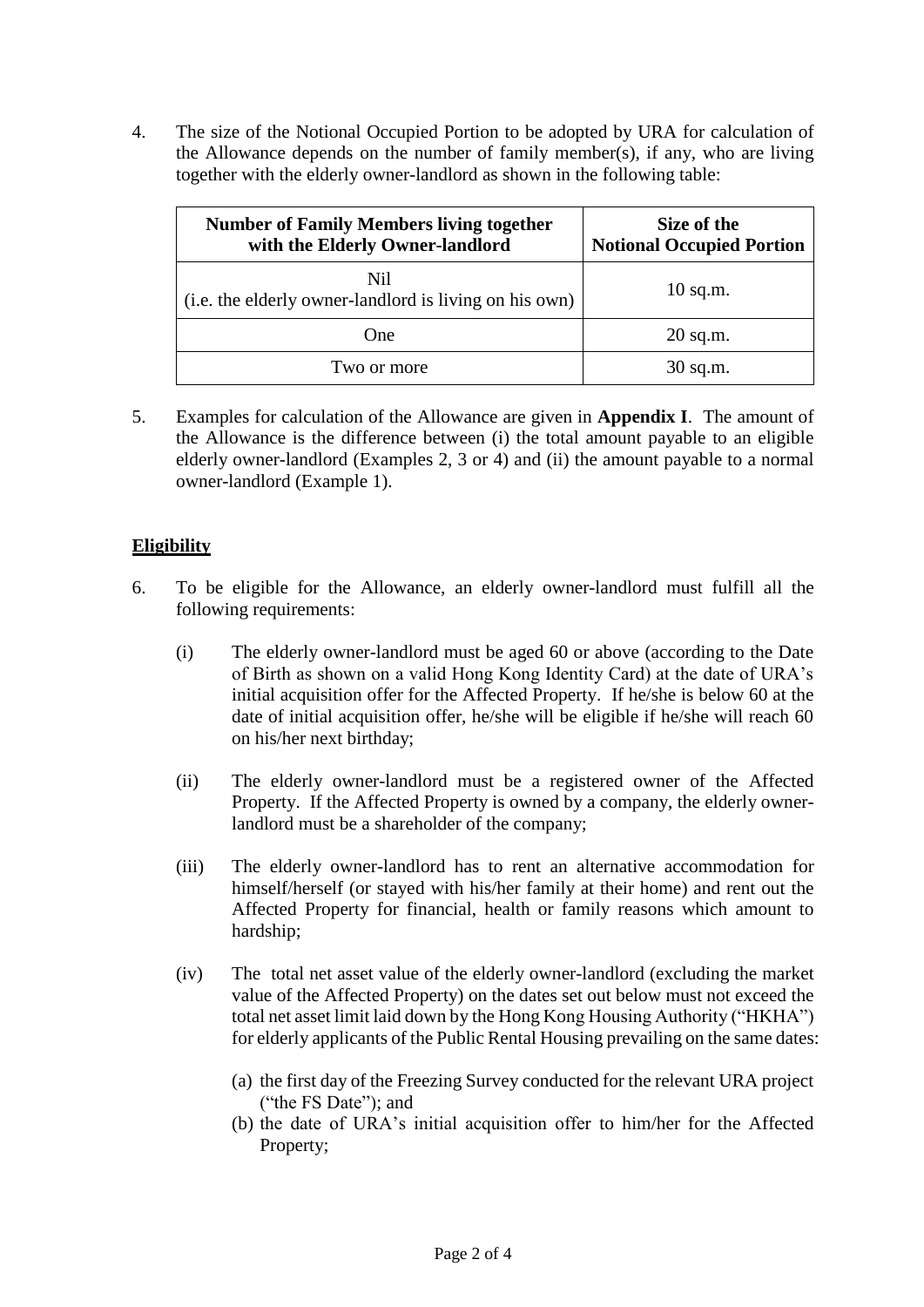- (v) Save and except the Affected Property, the elderly owner-landlord does not, whether in his own name or jointly with others or in a company's name, own any other domestic property in Hong Kong anytime from the FS Date to the date of signing the formal Sale and Purchase Agreement for the sale of the Affected Property to URA ("the ASP Date");
- (vi) The elderly owner-landlord has not received any form of public housing benefits, such as being a householder or household member of any Public Rental Housing unit or any other subsidized housing unit of HKHA, the Hong Kong Housing Society ("HKHS") or URA, anytime from the FS Date to the ASP Date;
- (vii) The elderly owner-landlord has not received any form of compensation from URA anytime within the period from two years prior to the FS Date up to the date of completion of the sale of the Affected Property to URA; and
- (viii) The elderly owner-landlord must accept the initial acquisition offer made by URA to him/her for the Affected Property within the validity period of the initial acquisition offer.

## **Others**

- 7. The elderly owner-landlord may submit the application by completing the relevant application form for the Allowance at any time after issuance of initial acquisition offer for the Affected Property by URA and the application form must be submitted to URA before the ASP Date.
- 8. The elderly owner-landlord shall provide URA with all relevant documentary proof for verification of the information submitted with the application.
- 9. If the application is approved, URA will notify the elderly owner-landlord the amount of the Allowance payable which will then be released directly to the elderly ownerlandlord after completion of the sale and purchase of the Affected Property.
- 10. If the Affected Property is owned by joint owners (whether as joint tenants or tenants in common) or by a company, the eligibility of the elderly owner-landlord (whether as one of the joint owners or a shareholder of the company) will be subject to the same principles applicable to individual elderly owner-landlords. The Allowance payable to the elderly owner-landlord (as one of the joint owners or a shareholder in the company) will be calculated pro rata to the shares of the elderly owner-landlord as the joint owner or his shareholding in the company.
- 11. If the elderly owner-landlord (whether as one of the joint owners or a shareholder of the company) is assessed to be eligible for the Allowance, in calculating the amount of Allowance payable to the elderly owner-landlord, URA will consider the relationship between the elderly owner-landlord and the other joint owner(s) or shareholder(s) of that company, as the case maybe. If the other joint owner or shareholder of the company is an "immediate family member" of the elderly ownerlandlord, URA will consider the background of ownership transfer of the Affected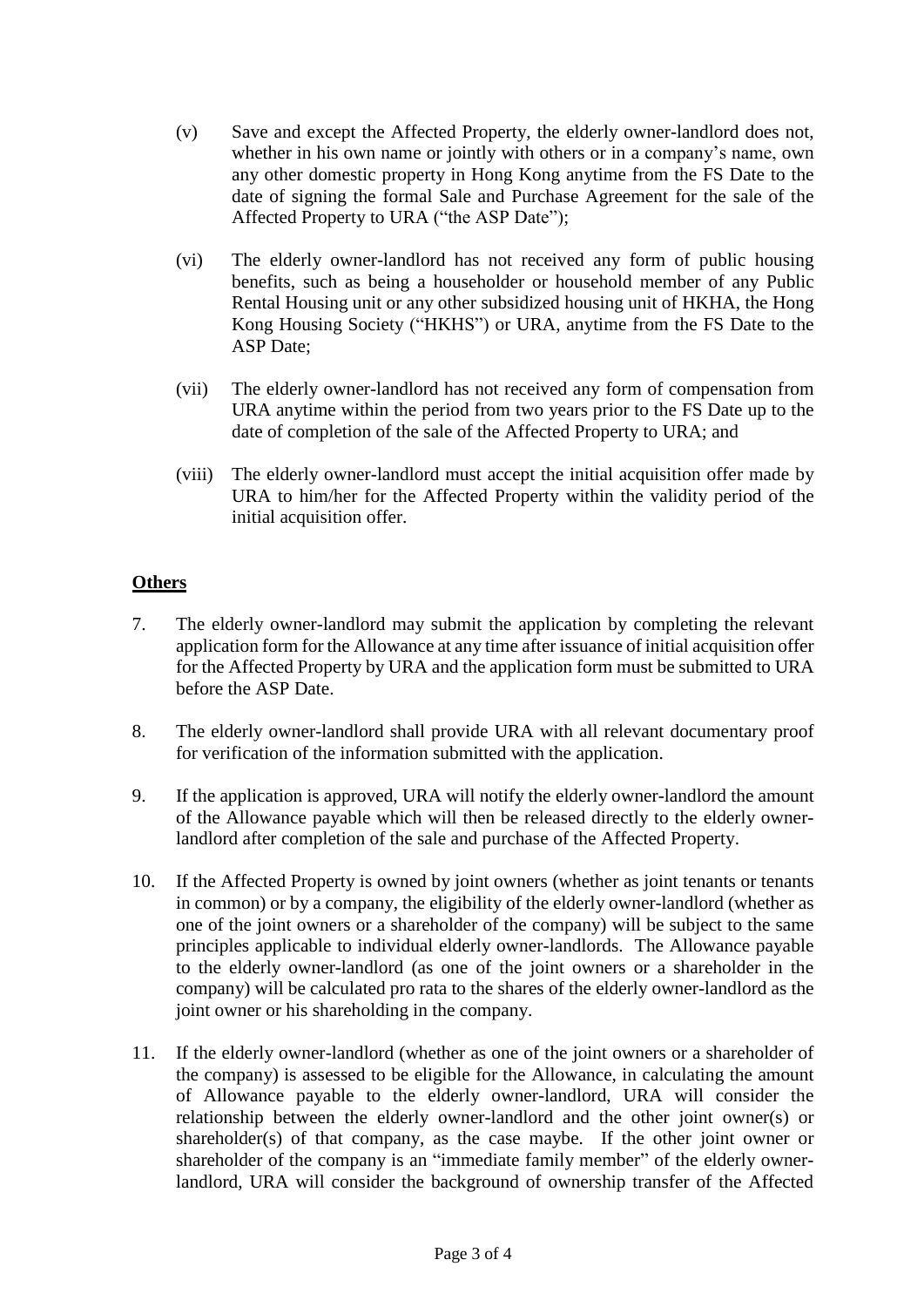Property in calculating the amount of Allowance payable to the elderly owner-landlord. "Immediate family member" means spouse, parent, child, dependent sibling, grandparent, grandchild, stepparent, spouse's parent or spouse's stepparent.

12. If any person is found to have given incorrect or false information to mislead or deceive URA with a view to obtaining gain, URA reserves its right to take legal actions against such persons and will report to the enforcement authorities on all cases of suspected criminal offences.

**This pamphlet is issued for the purpose of general reference only. The information contained herein is with reference to the principles and practice of the Urban Renewal Authority prevailing at the date of issue of this pamphlet. It shall not constitute any representation on the part of the Urban Renewal Authority or give rise to any expectation whatsoever and shall not be relied on as such. Each case will be considered on its own merits having regard to all factors and circumstances. The terms of acquisition to be offered are subject to the principles and practice of the Urban Renewal Authority prevailing at the time the offer of acquisition is made and are subject to review from time to time as the Urban Renewal Authority shall at its absolute discretion consider appropriate. The Urban Renewal Authority's right to add to, amend or delete the whole or any part of this pamphlet is hereby reserved.**

For enquiries, please call URA External Relations Department: Hotline: 2588 2333 Fax: 2827 0176 Address: 26/F COSCO Tower, 183 Queen's Road Central, Hong Kong

March 2022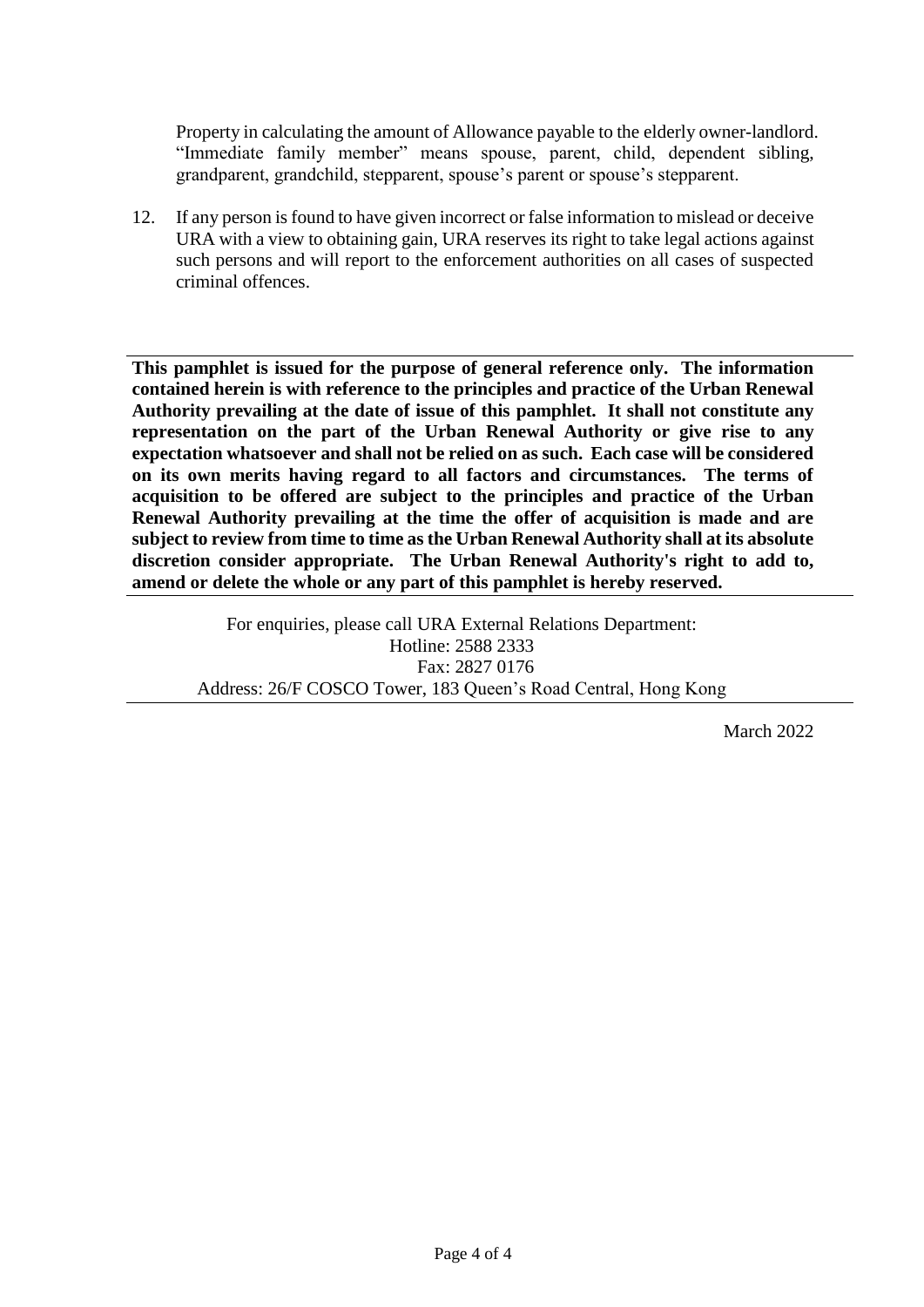# **Appendix I**

#### **Examples for Calculation of the Allowance**

(Figures are based on assumptions and for reference only)

Assuming the market value of a domestic flat of 40 sq.m. on vacant possession basis is \$800,000 and the value of a notional replacement flat is \$2,000,000. The HPA will then be:

 $$2,000,000 - $800,000 = $1,200,000$  (i.e. \$30,000 per sq.m.).

#### **Example One**

An owner of the above domestic flat who lets out the entire flat will get:

- (i) The market value of his flat (on vacant possession basis) of \$800,000; and
- (ii) SA of \$600,000 (50% HPA i.e. \$1,200,000 x 50%).

In total, this owner will receive \$1,400,000.

#### **Example Two**

An eligible elderly domestic owner-landlord who solely owns the above domestic flat and is living on his own and lets out the entire flat will get:

- (i) The market value of his flat (on vacant possession basis) of \$800,000;
- (ii) HPA of \$300,000 for the Notional Occupied Portion (\$30,000 per sq.m. x 10 sq.m.); and
- (iii) SA of \$675,000 for the remaining tenanted portion (SA at 75% HPA for 30 sq.m. i.e. \$30,000 per sq.m. x 75% x 30 sq.m.).

In total, this owner will receive \$1,775,000.

The amount of the Allowance is \$375,000 (i.e. \$1,775,000 – \$1,400,000).

### **Example Three**

An eligible elderly domestic owner-landlord who solely owns the above domestic flat and is living with one family member and lets out the entire flat will get:

- (i) The market value of his flat (on vacant possession basis) of \$800,000;
- (ii) HPA of \$600,000 for the Notional Occupied Portion (\$30,000 per sq.m. x 20 sq.m.); and
- (iii) SA of \$450,000 for the remaining tenanted portion (SA at 75% HPA for 20 sq.m. i.e. \$30,000 per sq.m. x 75% x 20 sq.m.).

In total, this owner will receive \$1,850,000.

The amount of the Allowance is \$450,000 (i.e. \$1,850,000 – \$1,400,000).